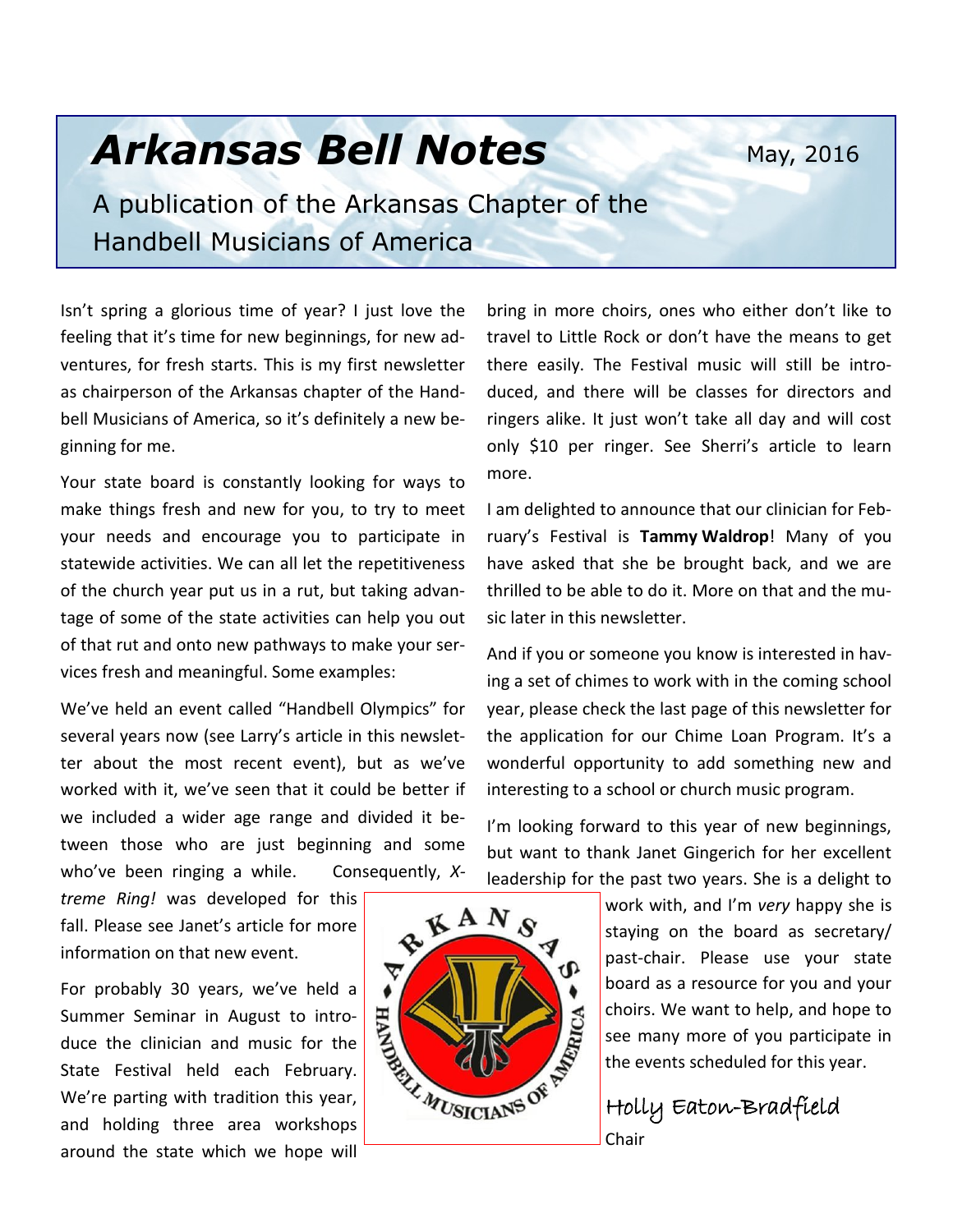### Regional Workshops to Kick Off Your Year!

—Sherri Cothern

In place of our Summer Director/Ringer Seminar, Regional workshops will be offered this fall in Conway, Jonesboro, and Texarkana. The Arkansas Board opted to offer these workshops to "kick off" the fall rehearsals in your area and give an opportunity for you to attend something closer to home. Workshops will focus on different aspects of handbells and ringing techniques, rhythms, how to survive your ringing year, reading sessions with repertoire for our February 2017 State Festival, and best of all—fellowship with other ringers.

These workshops will be less than a half day and are scheduled to allow time to travel at convenient times. There will be classes for beginning ringers, so this will be a good chance to start new people off right. We also hope those of you who haven't been participating in our workshops will take this opportunity to check them out to see what you're missing! For more details please contact:

Janet Gingerich – Conway FUMC [jgingerich@conwayfumc.org](mailto:jgingerich@conwayfumc.org) ("Be There with Bells On!" Workshop scheduled for Sunday, August 28, 2-5 p.m.)

Sherri Cothern – FUMC Jonesboro [sherri.cothern2@gmail.com](mailto:sherri.cothern2@gmail.com) ("Bell of the Fall" Workshop scheduled for Sunday, September 18, 2-5 p.m.)

Larry De Dymott – FUMC Texarkana Larrydd@cableone.net ("Back to Ringing" Workshop scheduled for Saturday, September 10, 10 a.m. to 2 p.m.)

Please check our website (www.arkansasbells.org) for additional information regarding regional workshops as the schedules are developed.

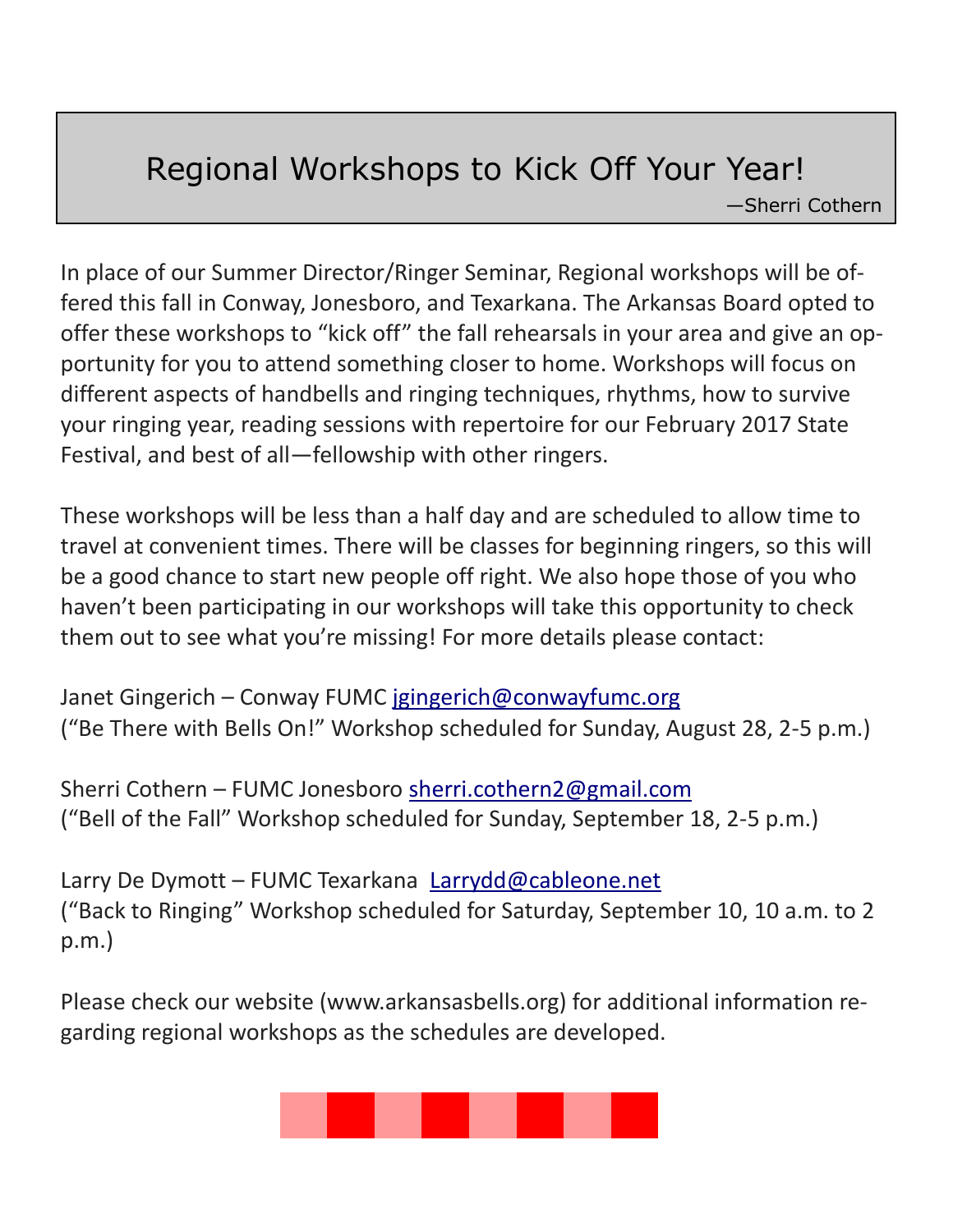# **X-treme Ring! - coming soon for Young Ringers**

—Janet Gingerich

- **WHAT**: Our new event for ringers in grades 3-8.
- **WHEN**: Saturday, November 5, 2016.
- **WHERE**: Lakewood United Methodist Church, North Little Rock
- **WHY**: This event will replace the "Handbell Olympics" which we have held for the last several years. We're expanding the age range and dividing ringers into two levels. You can choose the appropriate level for your choir or split them on the day if your ringers cover a wide range of ages and/or experience. We hope this will bring in a whole new group of enthusiastic young ringers!

#### **TELL ME MORE**:

Our emphasis this year will be on "day of" learning and activities. Music will be marked, given to the ringers and taught to them by our clinician, Mary Ibis. Miss Mary did such an excellent job with January's "Handbell Olympics" that we've already invited her back for this event. Music for the beginning level will be very easy and chime-choir accessible (we want you to bring even your very beginning ringers); while music for the older ringers will be a little more challenging.

Each group will independently rehearse their pieces, work on ringing skills, and break out into *X-treme Ring!* adventure sessions which will include activities such as playing a processional, drumming, Orff instruments and a scavenger hunt. The day will end with a "sha*ring*" session at which family members and friends are invited to come see and hear what we've learned.

**SAVE THE DATE**: Saturday, November 5 - Plan now to bring your young ringers to our first ever *X-treme Ring!*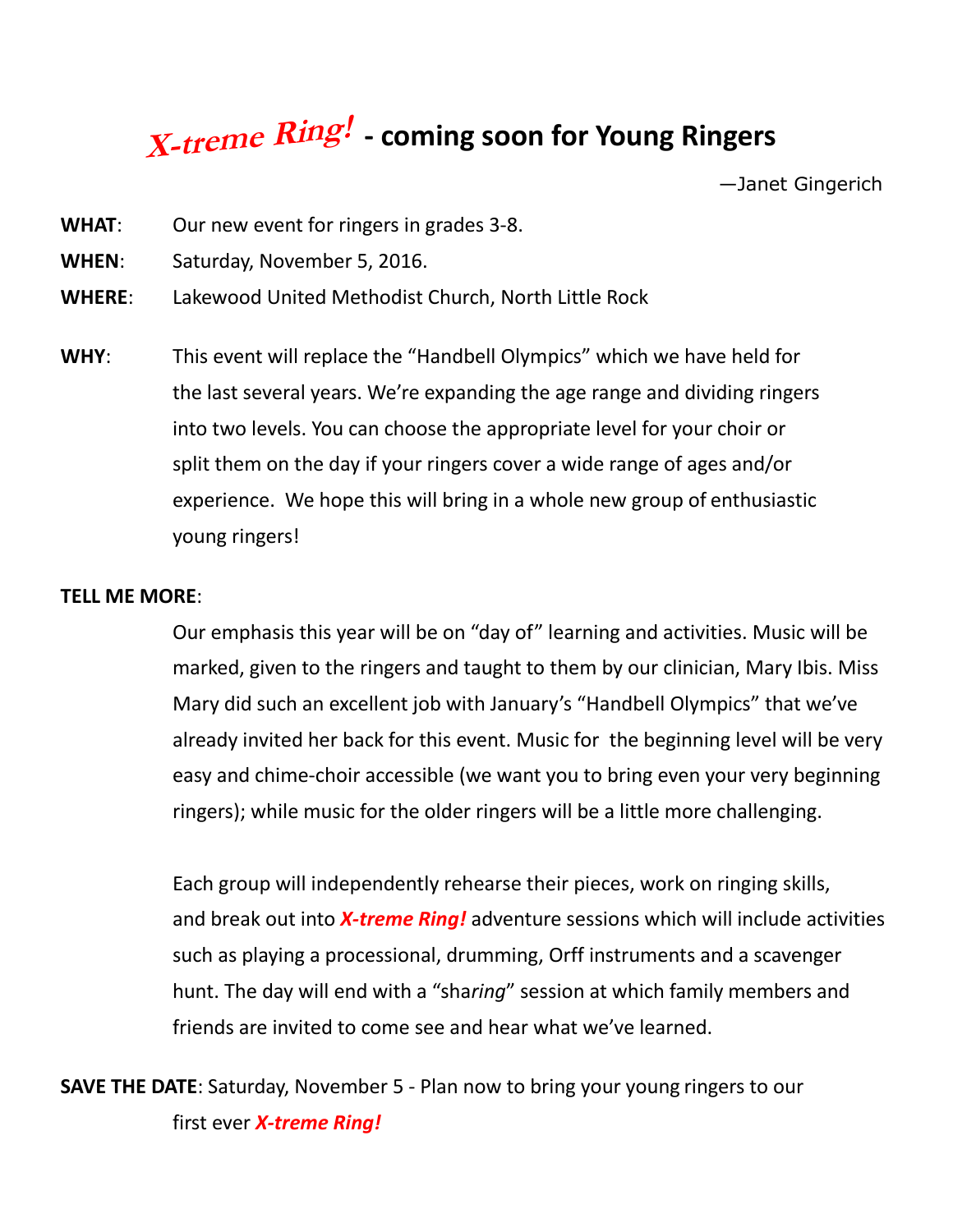## FESTIVAL 2017

# TAMMY WALDROP CLINICIAN

**Tammy Waldrop** is a graduate of Baylor University with both a Bachelor's and Master's degree in Music Theory with an emphasis in Composition. Tammy has been writing and arranging for handbells and vocal choirs since 1980, placing over 350 publications with 19 publishers. She has held music editor positions at Word music, Ring Out! Press, and Alfred Music Publishing and has served numerous churches in various denominations. She is a frequent clinician/director for workshops, music weeks and festivals across the country. She is currently Musical Director for the Community Handbell En-



semble, Strikepoint of Texas as well as Sanctuary Bells of First Presbyterian, Kingwood, Texas.

Tammy enjoys vegetable and herb gardening and writing children's fiction. She resides in New Caney, Texas with her husband, Emanuel Hollander and three Eskie canines –Gretel, Johann Sebastian Bark (aka Hanzie) and Lillie Belle.

State Festival will be **Saturday, February 25**, 2017, and will be held at the First Methodist Church in Benton, AR. Dr. Ron Hall has graciously agreed to host us in their lovely facility. There will be plenty of room, and easy access for unloading and loading bells, so plan now to bring your choirs. Although there will be no Summer Seminar this year, festival music will be introduced at the three area workshops being planned, and can always be found at the Jeffers "Handbell World" website, www.handbellworld.com. See the next page for this festival's selections.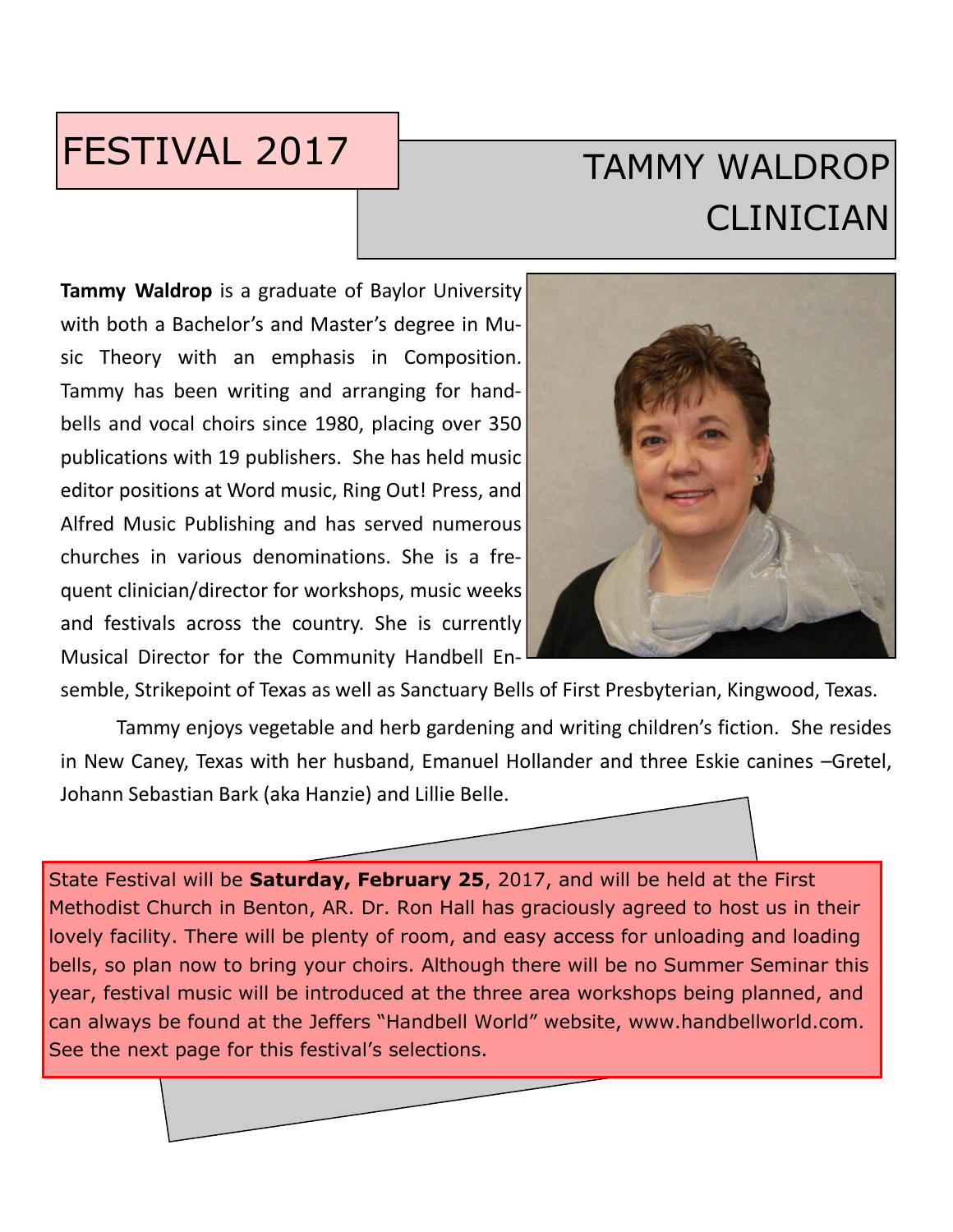### **Check out this great line-up of music for Festival!**

The board has selected the following pieces for Festival 2017. You can preview all of them at www.handbellworld.com, and plan to attend one of the area workshops to see/ ring them in person. Stock numbers listed are for HandbellWorld.com.

"Hark! I Hear the Harps Eternal" arr. Edwards; 3-5 octaves, Level 3, MAP45224 (Mass)

"You Raise Me Up" arr. Raney; 3-5 octaves, Level 2+, MHP2592 (Mass)

"The Day of Resurrection" arr. Moklebust; 3-5 octaves, Level 3-, MCGB930 (Mass) (parts for instruments, voice, and organ also available)

"Fantasia on Ebenezer" Waldrop; 3-5 octaves, Level 2+, MLC201654L (Mass)

"In the Bleak Midwinter" Dobrinski; 3-5 octaves, Level 2, MHP2732 (Tins)

"Savior, Like a Shepherd Lead Us" arr. Raney/Sherman, 3-6 octaves, Level 3, MHP2721 (Coppers)

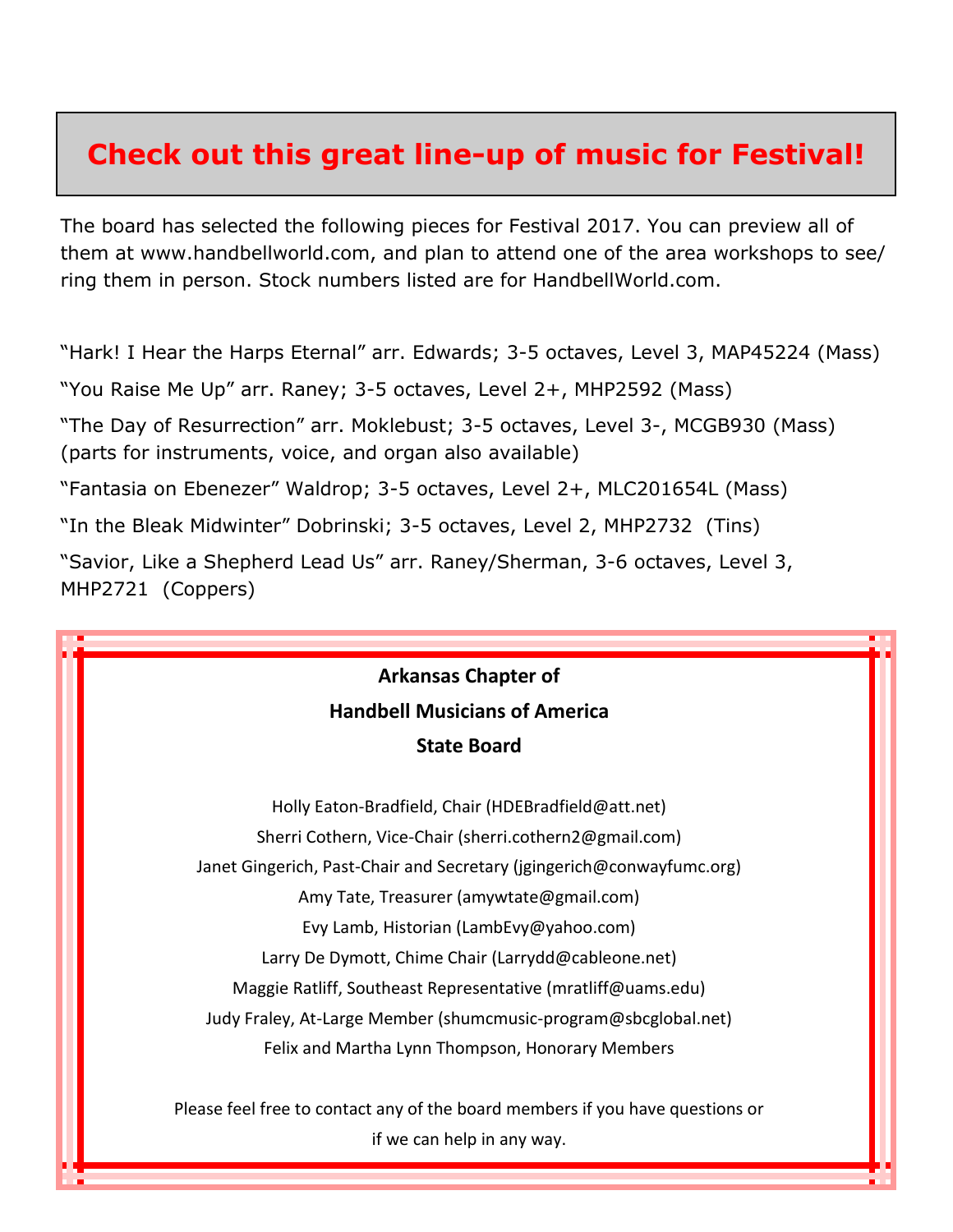

The Arkansas Chapter of the Handbell Musicians of America hosted their annual state children's festival, "Handbell Olympics," on Saturday January 30, 2016. The event was open to elementary school through middle school ringers.

Wonderful hospitality was extended to the group by Second Presbyterian Church in Little Rock. Our clinician was Mary Ibis, who is the Associate Director of Music at Second Presbyterian Church. "Miss Mary" exhibited *excellent* skill in teaching and directing the age group present. Both the children and the attending directors learned a great deal from her.

The day was full with rehearsals and educational games. The festival concluded with a Handbell Olympics procession, concert, and awards.

The participating choirs and directors were as follows:

First United Church, Conway Joyful Ringers/Mid Youth Ringers Janet Gingerich, Director

First United Methodist Church, Texarkana Celebration Ringers Larry De Dymott, Director

Second Presbyterian Church, Little Rock Children's Bells Linda Austin, Director

Sylvan Hills United Methodist Church , Sherwood Joyful Noise Choir Judy Fraley, Director

Lakewood United Methodist Church North Little Rock Wesley Ringers Lisa Bryant, Director

Thank you to all who prepared diligently and made this a great festival! We also extend our sincere thanks to Evy Lamb who envisioned and instituted this event through the HMA-AR Board in 2009. The first "Handbell Olympics" was hosted by St. Paul United Methodist Church in Little Rock in February of 2010. Bob Bidewell was the Music Director there at that time, and he was also our first clinician. Thanks, Evy!



—Larry De Dymott